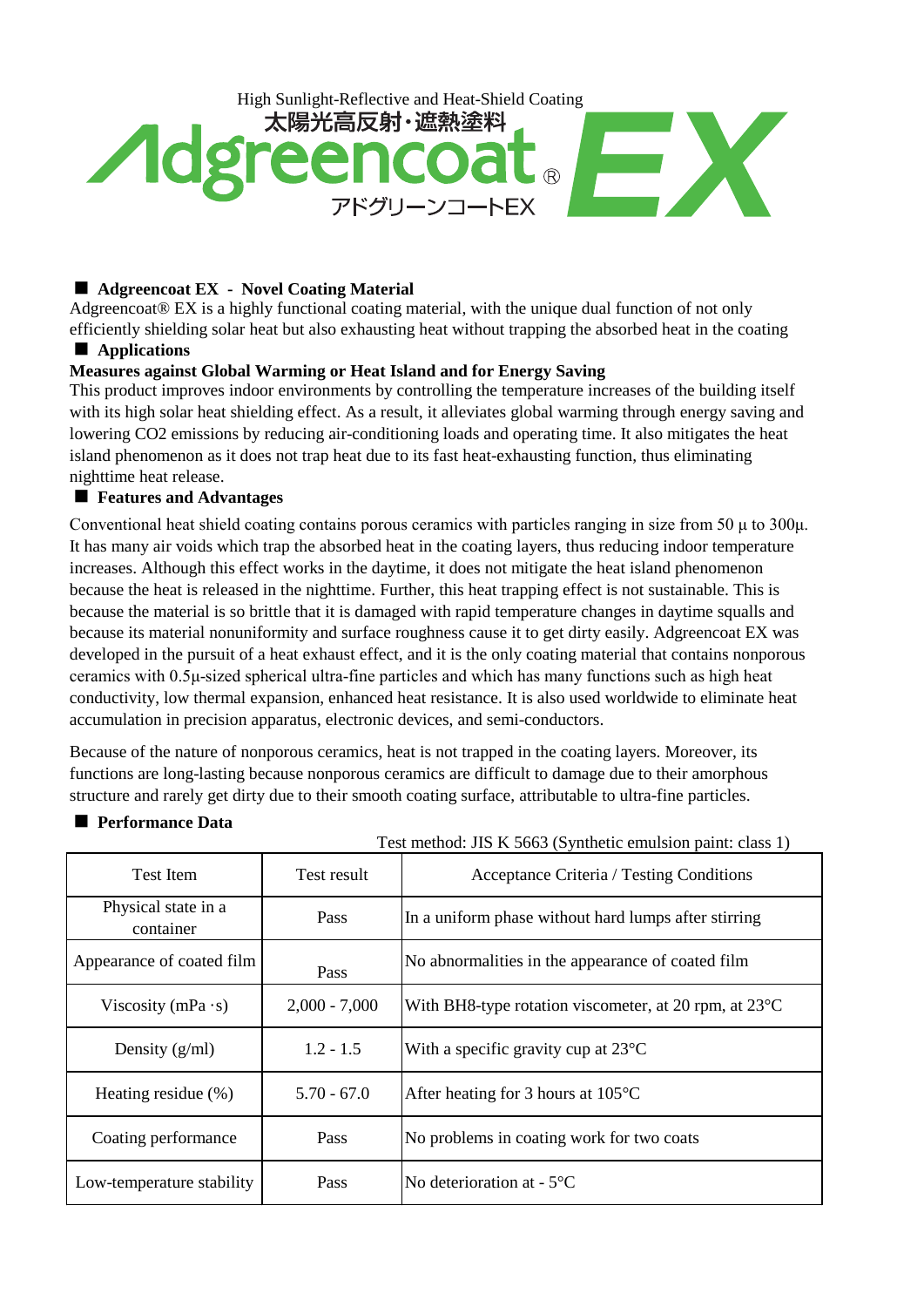| Drying time<br>(hours)                   | $20^{\circ}$ C |      | 2 or less                                                           |  |
|------------------------------------------|----------------|------|---------------------------------------------------------------------|--|
|                                          | $5^{\circ}$ C  | 2    | 4 or less                                                           |  |
| Contrast ratio<br>(white and tint color) |                | 97   | 93 or higher                                                        |  |
| Water resistance                         |                | Pass | No abnormalities after soaking for 96 hours in water                |  |
| Alkaline resistance                      |                | Pass | No abnormalities after soaking for 48 hours in alkaline<br>solution |  |
| Accelerated weathering<br>resistance     |                | Pass | Chalk resistance of 1 or less; no bulges, detaching, or<br>cracks;  |  |

#### **Data on Physical Conditions, Compositions, Components**

Physical Conditions

State: Liquid Color: White Odor: Slightly acrylic odor pH: 7.8 - 8.8 Specific gravity: 1.30 - 1.45 Single component or mixture: Mixture

Component Data

|                          | Component: Amorphous Silica                                         |                          | Component: Titanium Oxide (IV) Component: Aluminum Oxide |                       |                                                   |
|--------------------------|---------------------------------------------------------------------|--------------------------|----------------------------------------------------------|-----------------------|---------------------------------------------------|
| Content $(\%):$ 5.0 - 15 |                                                                     | Content $(\%):$ 5.0 - 15 |                                                          | Content $(\%): < 2.0$ |                                                   |
| CAS No.: 7631-86-9       |                                                                     |                          | $CAS No.: 13463-67-7$                                    | $CAS No.: 1344-28-1$  |                                                   |
| METI No.:                | $\mathcal{L}^{\mathcal{L}}(\mathcal{L}^{\mathcal{L}}(\mathcal{L}))$ | METI No.: $(1)$ -558     |                                                          | METI No.: $(1)-23$    |                                                   |
|                          |                                                                     |                          |                                                          |                       |                                                   |
|                          | Component: Zirconium Oxide                                          |                          | Component: Ferric Hydroxide                              |                       |                                                   |
| Content $(\%): < 2.0$    |                                                                     | Content $(\%): < 5.0$    |                                                          |                       |                                                   |
| $CAS No.: 1314-23-4$     |                                                                     | $CAS No.: 20344-49-4$    |                                                          |                       |                                                   |
| METI No.: $(1)$ -563     |                                                                     | METI No.:                | $\qquad \qquad -$                                        |                       |                                                   |
|                          |                                                                     |                          |                                                          |                       | Mata, Tha data haya aya yat yuaduat ayaalfiaatian |

Note: The data here are not product specifications

#### **Considerations in Application**

- (1) In coating work, surface preparation is outside of the scope of responsibility.
- (2) Do not apply this product at a temperature of -5˚ or lower, or at a humidity of 85% or higher.
- (3) Do not apply this product in the rain, snow, or strong winds.
- Provide covering from weather in the case that rainfall or snowfall is likely after the coating work. When nighttime temperatures will fall below freezing, do not start the coating work in the afternoon.
- (4) When there is rain or dew condensation within 24 hours after the coating work, uneven coloration may appear due to the influence of water.
- (5) As this product is a water-based coating, it takes time to dry. In the case that high humidity, night dew, morning dew,dew condensation, squalls, etc. are likely to occur, stop the coating work early in the day and dry the coated layer before sunset.

 Perform the coating work with proper care, as insufficient drying may lead to dripping-off, uneven coloration, or detachment of the coating.

- (6) Do not apply this product in the places or during the seasons where there is always dew condensation.
- (7) Do not apply a thick coat of the base material at once as the coated layer may crack.
- (8) Once this product freezes, it is no longer usable. Take proper care when transporting it in the winter.
- (9) Apply the standard amount of coating. A thick coating may result in cracks or detachment.